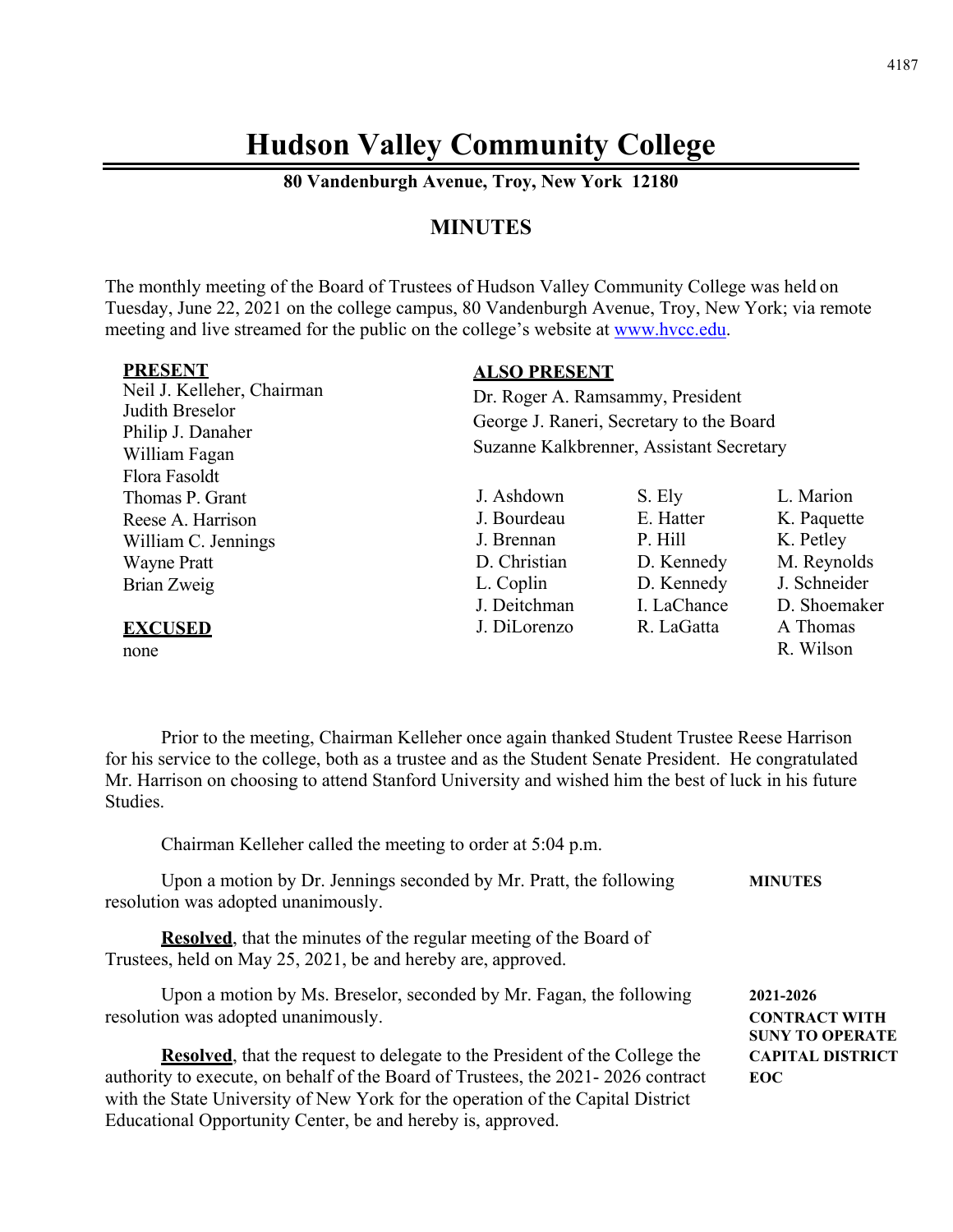| <b>INFORMATION ITEMS</b><br>The following information items were noted: |                                                                                                               | <b>INFORMATION</b><br><b>ITEMS</b> |
|-------------------------------------------------------------------------|---------------------------------------------------------------------------------------------------------------|------------------------------------|
|                                                                         | A. FULL TIME FACULTY<br>1. School of Health Sciences<br>Andrea Heroux, Instructor<br>Dental Hygiene           |                                    |
|                                                                         | f/t probationary appt., eff. $8/30/21$                                                                        | \$48,981/yr                        |
|                                                                         | Jena Iverson, Instructor<br>Dental Hygiene                                                                    |                                    |
|                                                                         | f/t probationary appt., eff. $8/30/21$                                                                        | \$48,981/yr                        |
|                                                                         | John Kirk, Instructor<br>Medical Imaging,                                                                     |                                    |
|                                                                         | f/t probationary appt., eff. $8/30/21$                                                                        | \$48,981/yr                        |
|                                                                         | Kelly Smith, Instructor<br>Dental Hygiene                                                                     |                                    |
|                                                                         | f/t probationary appt., eff. 8/30/21                                                                          | \$48,981/yr                        |
|                                                                         | <b>B. FULL TIME CLASSIFIED/NON-INSTRUCTIONAL STAFF</b><br>1. EOC                                              |                                    |
|                                                                         | Sharon Thomas, Senior Clerk                                                                                   |                                    |
|                                                                         | Student Services-Enrollment, Educational Opportunity Center,<br>f/t prov. appt., eff. $6/11/21$ or thereafter | \$16.1163/hr                       |
|                                                                         | <b>C. PART TIME FACULTY</b>                                                                                   |                                    |
|                                                                         | 1. Academic Affairs                                                                                           |                                    |
|                                                                         | Denise Bourdeau, Summer Academy Teacher<br>Community and Professional Education,                              |                                    |
|                                                                         | $p/t$ appt., eff. $6/2/21$ or thereafter                                                                      | \$30.00/hr                         |
|                                                                         | Angela Datri, Summer Academy Teacher                                                                          |                                    |
|                                                                         | Community and Professional Education,                                                                         |                                    |
|                                                                         | $p/t$ appt., eff. $6/2/21$ or thereafter                                                                      | \$25.00/hr                         |
|                                                                         | Briana Gualtieri, Summer Academy Teacher                                                                      |                                    |
|                                                                         | Community and Professional Education,                                                                         |                                    |
|                                                                         | $p/t$ appt., eff. $6/2/21$ or thereafter                                                                      | \$30.00/hr                         |
|                                                                         | Allie Hornung, Summer Academy Teacher                                                                         |                                    |
|                                                                         | Community and Professional Education,                                                                         |                                    |
|                                                                         | $p/t$ appt., eff. $6/2/21$ or thereafter                                                                      | \$30.00/hr                         |
|                                                                         | Molly Joyce, Summer Academy Teacher                                                                           |                                    |
|                                                                         | Community and Professional Education,                                                                         | \$30.00/hr                         |
|                                                                         | $p/t$ appt., eff. $6/2/21$ or thereafter                                                                      |                                    |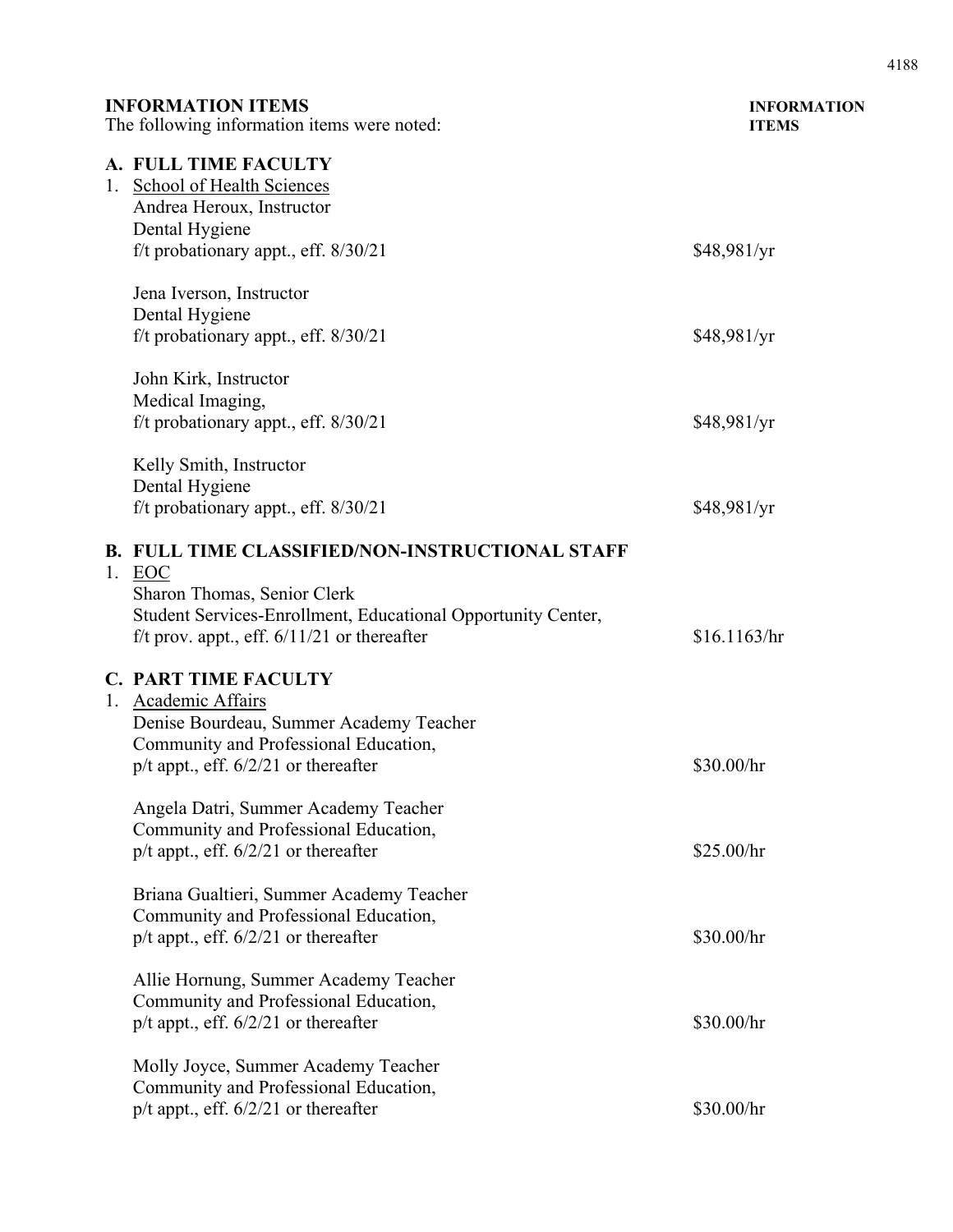| 2. School of Health Sciences                      |               |
|---------------------------------------------------|---------------|
| Kyle Roberts, Instructor                          |               |
| Health, Physical Education and Exercise Science,  |               |
| $p/t$ appt., (shelf) eff. $6/15/21$ or thereafter | \$1,136/sch   |
| 3. School of Business and Liberal Arts            |               |
|                                                   |               |
| William McGuire, Instructor                       |               |
| <b>Education and Social Sciences,</b>             |               |
| $p/t$ appt., (shelf) eff. $6/9/21$ or thereafter  | \$1,136/sch   |
| Cynthia Williams, Instructor                      |               |
| Fine Arts, Theatre Arts and Digital Media         |               |
| $p/t$ appt., (shelf) eff. $6/10/21$ or thereafter | $$1,136$ /sch |
| D. PART TIME NON-TEACHING PROFESSIONAL            |               |
| 1. Academic Affairs                               |               |
| Andrew Ashdown, Counselor, Kids on Campus         |               |
| Community and Professional Education,             |               |
| $p/t$ appt., eff. $6/2/21$ or thereafter          | \$12.50/hr    |
|                                                   |               |
| Isaac Ashdown, Counselor, Kids on Campus          |               |
| Community and Professional Education,             |               |
| $p/t$ appt., eff. $6/2/21$ or thereafter          | \$12.50/hr    |
| Zachary Ashdown, Counselor, Kids on Campus        |               |
| Community and Professional Education,             |               |
| $p/t$ appt., eff. $6/2/21$ or thereafter          | \$12.50/hr    |
|                                                   |               |
| Dana Del Genio, Assistant Coach, Kids on Campus   |               |
| Community and Professional Education,             |               |
| $p/t$ appt., eff. $7/1/21$ or thereafter          | \$225/sch     |
|                                                   |               |
| Hasan King, Assistant Coach, Kids on Campus       |               |
| Community and Professional Education,             |               |
| $p/t$ appt., eff. $7/1/21$ or thereafter          | \$225/sch     |
| Andrew Lee, Counselor, Kids on Campus             |               |
| Community and Professional Education,             |               |
| $p/t$ appt., eff. $6/2/21$ or thereafter          | \$12.50/hr    |
| Isadora Lee, Counselor, Kids on Campus            |               |
| Community and Professional Education,             |               |
| $p/t$ appt., eff. $6/2/21$ or thereafter          | \$12.50/hr    |
|                                                   |               |
| Elyse Roepe, Counselor, Kids on Campus            |               |
| Community and Professional Education,             |               |
| $p/t$ appt., eff. $6/2/21$ or thereafter          | \$12.50/hr    |
| Maile Wargacki, Counselor, Kids on Campus         |               |
| Community and Professional Education,             |               |
| $p/t$ appt., eff. $6/2/21$ or thereafter          | \$12.50/hr    |
|                                                   |               |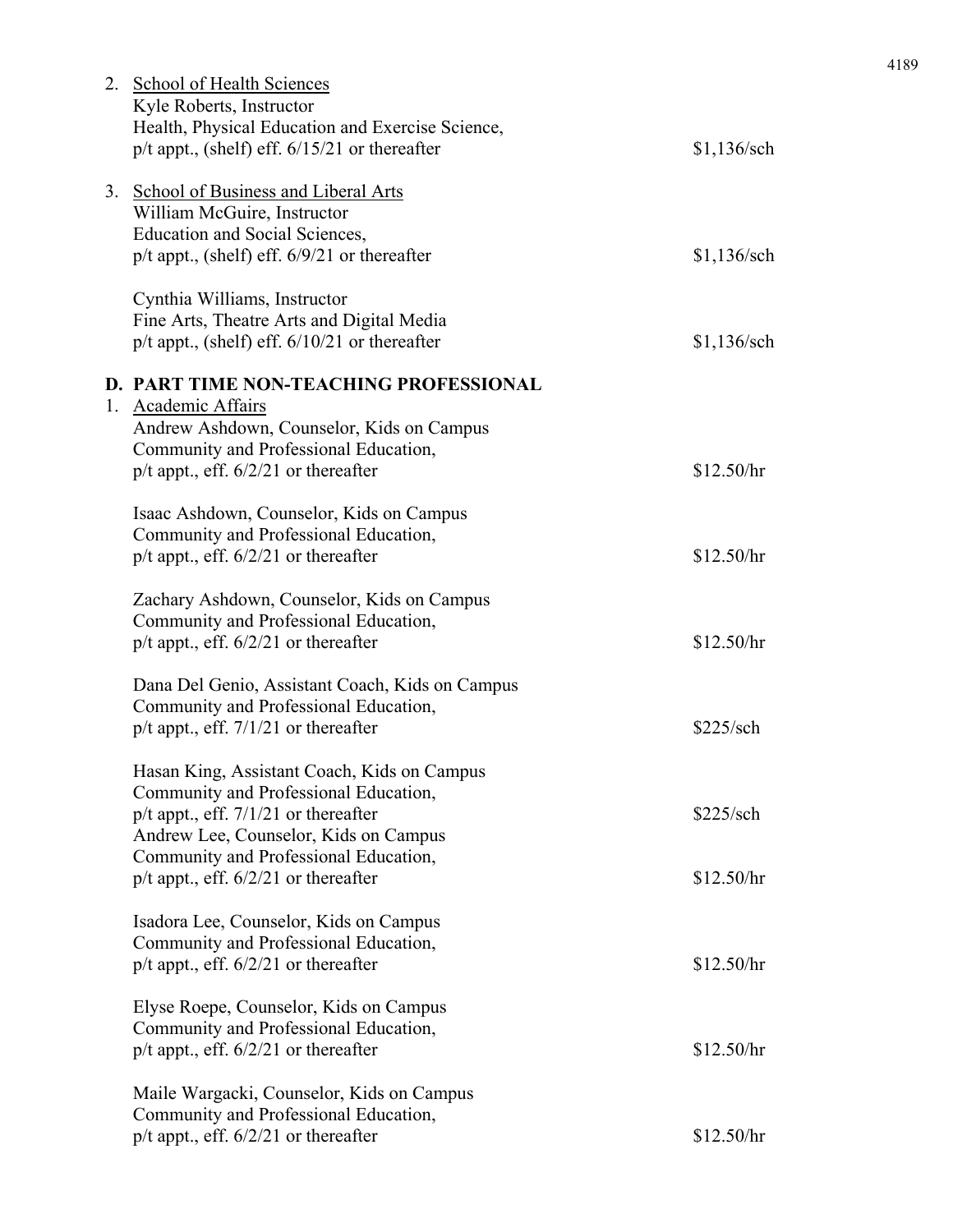|    | Caryn Zimmerman, Counselor, Kids on Campus<br>Community and Professional Education,<br>$p/t$ appt., eff. $6/2/21$ or thereafter                                              | \$12.50/hr  |
|----|------------------------------------------------------------------------------------------------------------------------------------------------------------------------------|-------------|
| 2. | School of Business and Liberal Arts<br>Mary Trimarchi, Advising Specialist<br>Business Advisement Center,<br>$p/t$ appt., eff. $6/1/21$                                      | \$27.00/hr. |
| 3. | <b>Student Affairs</b><br>Christina Holst, Peer Mentor, Veteran Resource and Outreach Center,<br>Center for Academic Engagement<br>$p/t$ appt., (grant funded) eff. $6/1/21$ | \$15.50/hr. |

#### **E. RESIGNATIONS**

- 1. James Benjamin, Motor Equipment Operator (Light), Facilities, eff. 6/4/21
- 2. Melissa Pickard, Counselor, Center for Careers and Transfer, eff. 7/15/21
- 3. Simone Rodriguez, Counselor, EOC, eff. 6/24/21
- 4. Jennifer Walker, Associate Professor, Dental Hygiene, eff. 6/21/21

#### **F. RETIREMENTS**

- 1. Maureen Ferraro-Davis, Assistant Comptroller, eff. 6/30/21
- 2. Joann Veschia, Principal Account Clerk, Comptroller's Office, eff. 6/25/21

#### **G. HVCC MONTHLY FINANCIAL REPORTS**

- 1. 2020-2021 Fiscal Year Operating Budget Summary as of 5/31/2021
- 2. Capital Expenditures, May 2021 and cumulative

## **H. ADVISORY BOARD APPOINTMENTS**

## **1. School of Business and Liberal Arts**

Education and Social Sciences

Dr. Tammy Ellis-Robinson, Assistant Professor, Special Education and Educational Psychology, University at Albany

Melissa Hasty, Early Childhood Director, Albany City School District

Dr. Frances Ihle, Associate Professor and Co-chair of Special Education, The College of Saint Rose Pamela Maxstadt, Assistant Director of Curriculum and Education, CEO Head Start Troy

Kelly McHugh Smith, Assistant Professor of Practice in Childhood Education & Special Education, Russell Sage College

#### **2. School of STEM**

Architectural Technology

Andrew Fuller '10, Code Enforcement Officer, Dormitory Authority of New York State Padraic S. Hegan '09, Architect Danielle M. Signor '13, AIA, Architect, JMZ Architects and Planners, PC

Civil Engineering Technology

Mark Mattson, PE, Instructor & Coordinator, SUNY Polytechnic Institute Lindon R. Paul '06, Assistant Coordinator, SUNY Construction Fund Erica C. Vaccaro '19, Construction Inspector, Stantec Ken Wersted '94, PE, PTOE, Associate, Creighton Manning Engineering